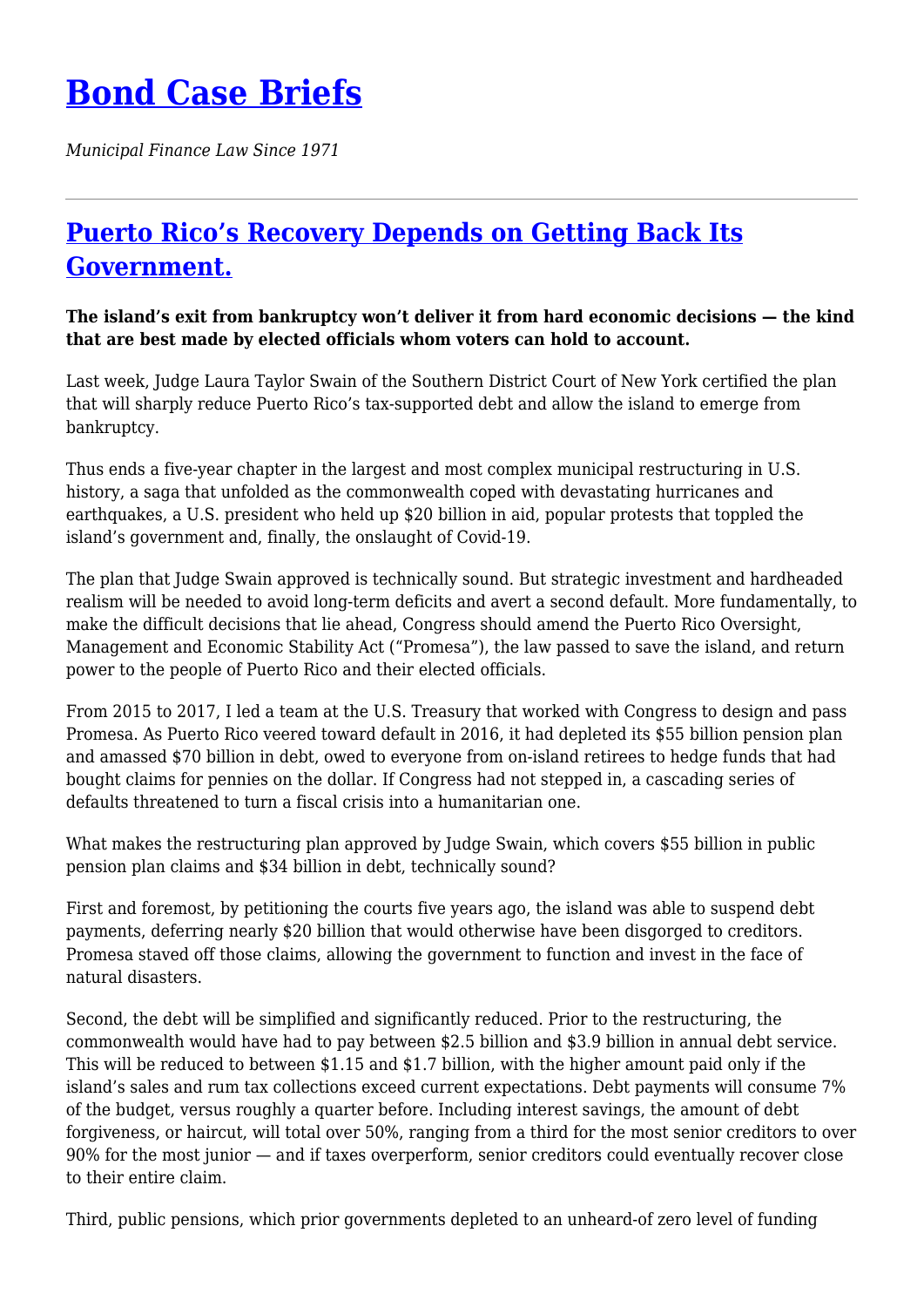against \$55 billion of liabilities, will remain intact. Because pensions support nearly 320,000 residents in Puerto Rico, Promesa included language that they "must be adequately funded," a provision not found in the municipal bankruptcy code, which treats these important stakeholders as relatively junior, unsecured claims. Although teachers and judges will have their pensions frozen at today's rates, they will have access to Social Security benefits for the first time.

These achievements are real, but they do not ensure that the island's debt is truly sustainable over time. The Oversight Board created by Promesa to renegotiate the island's debts and oversee its finances will soon publish the 2022 Fiscal Plan. Past plans have shown deficits starting in 2036, while relying unrealistically on structural reforms, including changes to labor law beyond the board's authority, as a way to spur economic growth. Even though the debt has been cut, it is the only fixed component of the budget, so the people of Puerto Rico bear the risk of underperformance. The critical investments that Puerto Rico can now make must be guided by a long-term strategic vision for the economy.

The U.S. Congress must also address the uncertainty over future Medicaid contributions to Puerto Rico, a provision that was included in the stalled Build Back Better bill. An interpretation by the Biden administration's Center for Medicare and Medicaid Services (CMS) increases the statutory federal share of Medicaid for the island to nearly \$2.9 billion from \$400 million under the Trump administration. But without legislation, re-interpretation by a future CMS could blow a hole in Puerto Rico's budget larger than the pension payments.

As important, the federal funds already allocated to rebuild the island's infrastructure, electricity grid and housing need to flow more quickly. These investments will underpin longer-run growth. As of this writing, over \$40 billion have been obligated but not outlaid in Puerto Rico, including more than \$18 billion in Community Development Block Grants for housing construction.

More fundamentally, it is time to reassess the governance of Puerto Rico's fiscal planning.

In the spring of 2016, the late Governor Rafael Hernandez Colon visited me at the U.S. Treasury, accompanied by former Governor Anibal Acevedo Vila, to voice his opposition to Promesa. To me, the technical merits of the law were clear: Without it, there was no path to avert the cascading series of defaults and draconian cuts to essential government services that would ensue.

Yet as Hernandez Colon emphasized, Promesa's technical merits weren't what really mattered to the people of Puerto Rico. He spoke primarily of its "oversight" provisions creating a federally appointed board to negotiate the restructuring of the debt and oversee the island's finances. He saw this as an affront to his life's work of preserving the commonwealth, whereby Puerto Rico, by its own constitution, is "a state that is free of superior authority in the management of its own local affairs but which is linked to the United States."

Promesa essentially overrode this clause. In order to withstand inevitable challenges from creditors in federal courts, the law relies on Article 4 of the U.S. Constitution, which defines the island as a territory or "possession" and, while the full scope of its jurisdiction remains an unsettled matter, confers plenary authority over its affairs to the U.S. Congress. Hernandez Colon had come to Washington to state his opposition as a matter of principle. "It is the kind of thing over which wars are fought," he said starkly. The meeting left a lasting impression and still requires an adequate response.

Promesa became law in a divided government, with a Democratic administration that sought debt restructuring for Puerto Rico and a Republican-controlled Congress more focused on controlling the island's finances. A bipartisan compromise paired a powerful restructuring authority with an